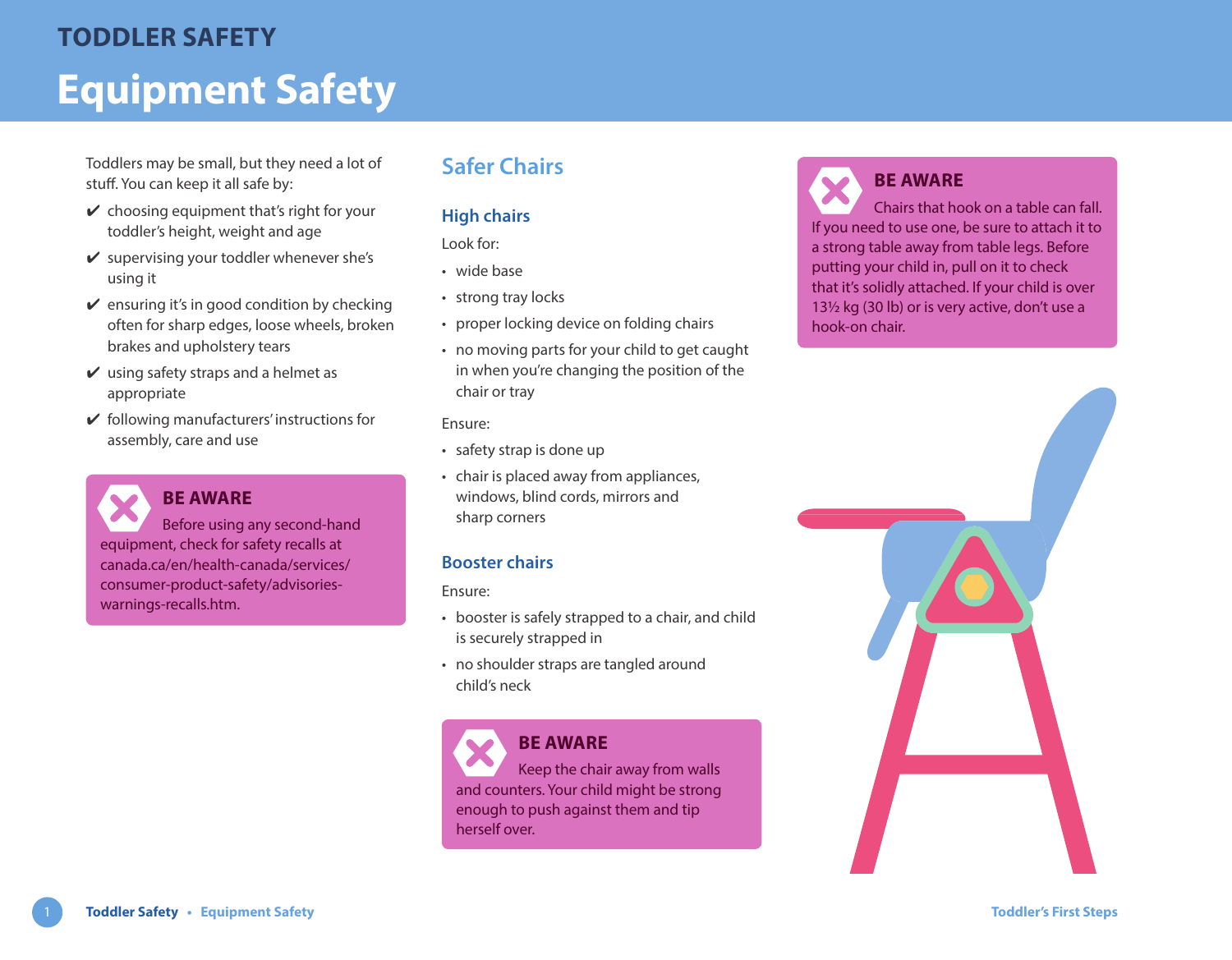### **Safer Gates**

Look for:

- manufactured after 1990
- safety-approved label
- right size for the space being blocked
- smooth finish, with no splinters, cracks or snags

#### Ensure:

- gate is mounted close to the floor so it can't be crawled under
- gate is installed early so you're ready when your child starts moving around on her own

**For stairs**, use swing gates that screw into the wall. Use one gate at the top of the stairs and another at the bottom. Don't remove them until your toddler can climb stairs without help.

**BE AWARE** Accordion-style or expandable gates can trap your toddler in their openings. Pressure gates (gates that press against the wall but don't screw in) can be pushed over, so shouldn't be used for stairs.

## **Safer Beds and Cribs**

See [Sleep and Your Toddler.](https://www.healthlinkbc.ca/sites/default/files/documents/TFS_toddler-sleep.pdf)

### **Safer Playpens**

Look for:

- fine mesh that you can't fit your little finger through
- no more than 2 wheels
- at least 48 cm (19 inches) high
- no rough or sharp edges or loose parts
- no drilled holes between 3 and 10 mm (**⅛** and **⅜** inch)
- no hinges that can pinch or accidentally collapse
- no tears in rails or mattress pad
- no scarves, necklaces or cords
- no toys strung across the top
- all sides fully raised and firmly fixed

## **Safer Strollers**

Look for:

- 5-point harness
- good brakes
- secure wheels
- no sharp edges or loose folding parts

#### Ensure:

• no purse or heavy packages on handle

### **DID YOU KNOW**

It's best for your child's development to let her walk whenever possible.

### **BE AWARE**

Don't jog with your child in a stroller until she's at least a year old and her neck muscles have strengthened. And always use the 5-point harness.

## **Safer Child Carriers**

#### **Front carriers**

Look for:

- firm, padded head support
- leg holes your child can't slip through
- made for your child's weight

#### **Back carriers**

Look for:

- wide, solid base
- padding near your child's face

#### Ensure:

- straps and buckles are done up
- carrier isn't used as a car seat
- carrier is used only for a child who can sit up by herself (5 months or older)
- carrier is never placed on a table or counter with your child in it

Refer to *[Baby's Best Chance](https://www.healthlinkbc.ca/pregnancy-parenting/babys-best-chance)* for information on safer car safety.



### **BE AWARE**

Don't use a carrier while skiing, jogging, biking, cooking or doing any other risky activity. Your child could be bumped, burned, thrown out or crushed under you.